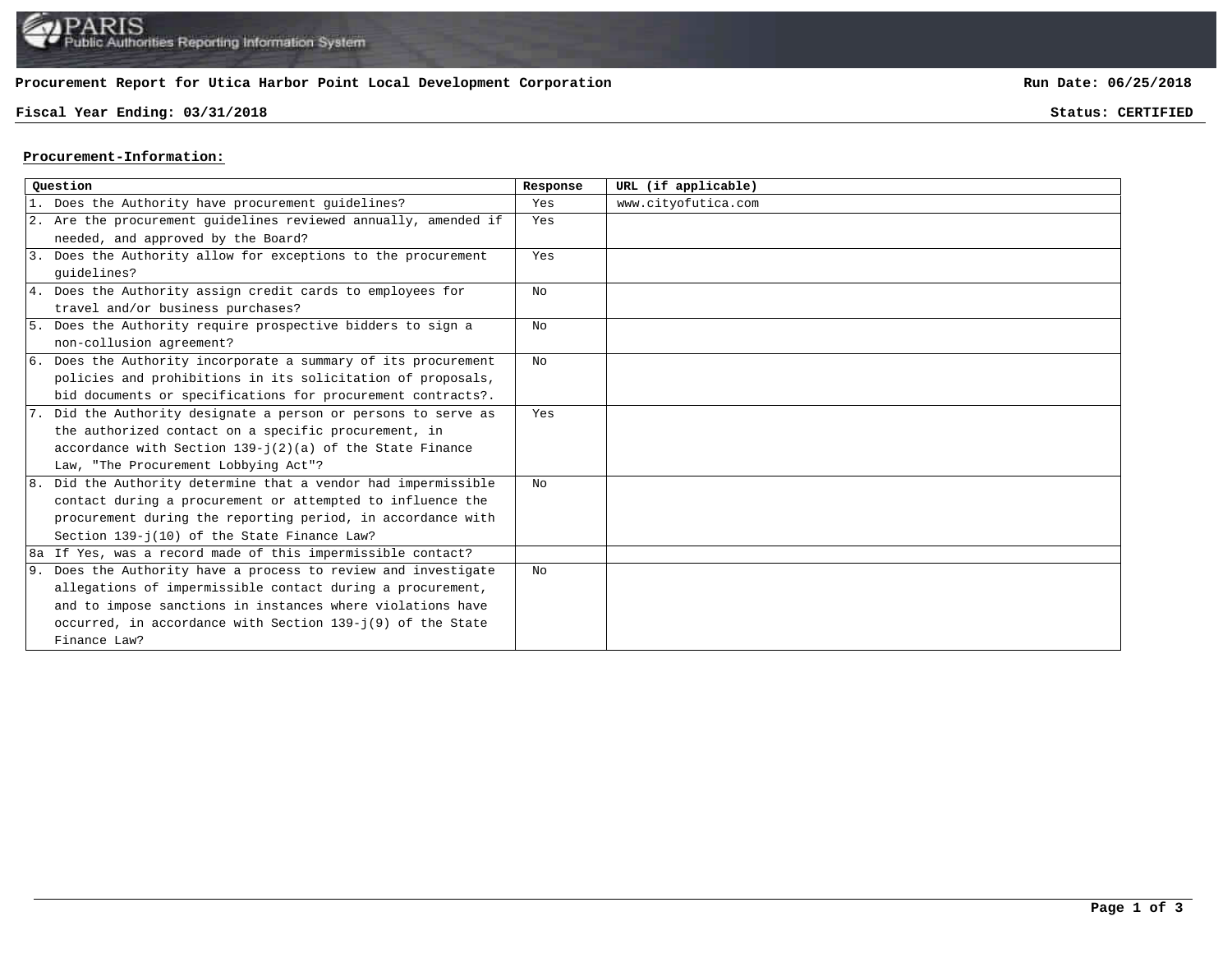## **Procurement Report for Utica Harbor Point Local Development Corporation**

**Run Date: 06/25/2018**

**Fiscal Year Ending: 03/31/2018 Status: CERTIFIED**

**Procurement Transactions Listing:**

This Authority has indicated that it has no Procurement Transactions for the reporting period.